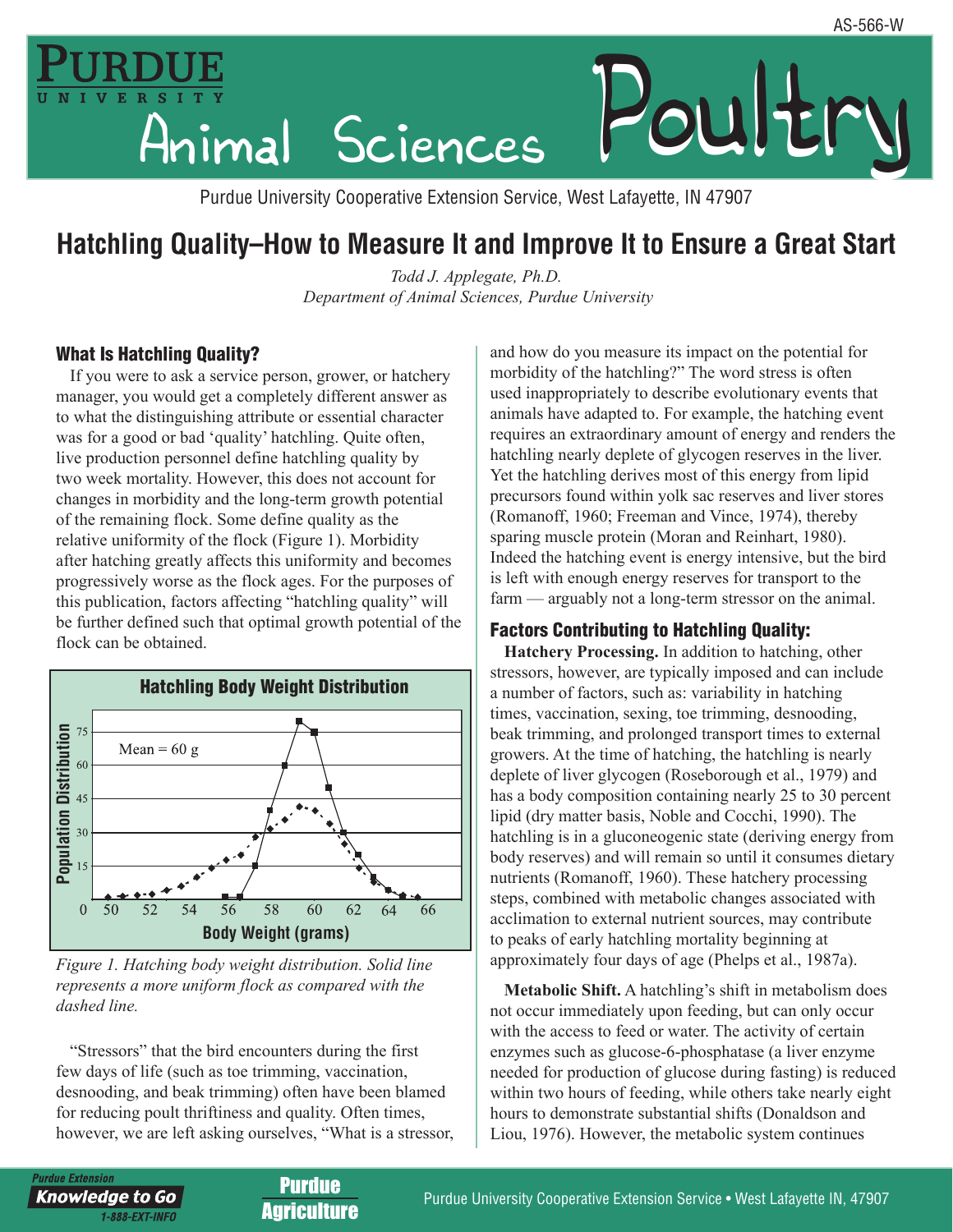to fluctuate outside of normal ranges during the first five days after hatching. For example, Latour et al., (1995) concluded that the homeostatic mechanisms of metabolism in the chick were incomplete after observing fluctuations in daily plasma concentrations of corticosterone (+ 8 ng/ mL), triglyceride  $(+ 100 \text{ mg/dL})$  and glucose  $(+ 220 \text{ mg/m})$ dL). In addition, Goodridge (1968) noted fluctuations in liver glycogen stores until 12 days of age.

Researchers in the past have tried to facilitate, or expedite, this shift in metabolism through administration of glucose or metabolic derivatives at the hatchery. Administration of these compounds will temporarily shift the hatchling from a gluconeogenic and ketogenic metabolic (reliant on energy from lipid and body stores) condition toward a glycolytic state (reliant on energy from feed). This shift, however, is exacerbated if feed and water are not immediately available after the initial glucose surge (Moran, 1989; 1990). In other words, if the hatchling doesn't have feed and water after the initial shift in metabolism, it has a tendency to crash.

Considerable controversy currently exists as to whether this metabolic shift should be expedited (through carbohydrate feeding) or slowed (through feeding of easily digestible lipid sources). The old adage that the hatchling is reliant on the yolk after hatching for its energy stores has circulated for years. During the course of incubation, the embryo derives more than 80 percent of its energy needs from lipid (fat) in the yolk (Figure 2). However, upon hatching, the yolk of the poult contains between 0.6 and 2.5 g of lipid (1200 mg of triglyceride), which only supplies 8 to 9 kcal of energy to the poult (Lilburn, 1998). As the poult has been deriving the majority of the energy needs from lipid during incubation, an easily digestible fat sources can ease this metabolic transition and improve two week body weights (Turner et al., 1999a). Poults that experienced delay in placement and are fed a highly available carbohydrate diet, however, are able to regulate plasma glucose concentrations after a glucose challenge during the first week after hatching (Turner et al., 1999a). Therefore, it is relatively uncertain whether a primarily carbohydrate or easily digestible fat-based diet is best for starting young birds.

**Breeder Hen Age.** We have observed long-term impacts of the age of the hen on the hatchlings ability to make this metabolic transition. Applegate and Lilburn (1999a) subjected four-day-old poults from young hens (just entering egg production) and poults from older hens to a glucose tolerance test. Poults from the young hens (particularly those from 75-80 gram eggs) continued to have higher glucose concentrations 60 minutes after a glucose injection, suggesting an early impairment in glucose regulation. However, intestinal growth (weight,



*Applegate & Lilburn, 1996, 1998, 1999*

*Figure 2. Distribution of calories in the fresh egg vs. that in the egg at hatching.*

length, or microscopic development) was unaffected (Applegate and Lilburn, 1999b). In other words, even though a hatchling from the younger hens might be able to digest and absorb nutrients from the diet, their body can take longer to process them. This difference may be contributing to reports of mortality during the first week after hatching in flocks from young hens. Therefore, in ideal situations, only turkey eggs above 75 grams should be used for incubation from hens after their 6-8 week of egg production.

Other physiologic systems are also relatively undeveloped at hatching, and their development is largely dependant on energy/nutrient allocation. For example, during the first week after hatching, there is a tremendous energetic allocation to the growth of the gastro-intestinal tract (GIT) at the expense of most other body parts (Konarzawski et al., 1990). If a greater proportion of hatchlings from older hens develop more completely in ovo and/or hatch fractionally earlier, they could have a more completely developed GIT when given access to feed and water. This might minimize the aforementioned metabolic effects encountered within the first days of life.

Of course these factors greatly rely on egg size and egg composition. Egg size effects due to hen age will have considerable impact on the weight of the hatchling. If egg size is considerably variable, so too will be the range of hatchling body weights and subsequent flock growth (Figure 1). Additionally, Applegate and Lilburn (1996) noted that hatchling weight, regardless of egg size, is heavier from an older hen (Figure 3). Much of this difference can be attributable to differences in egg composition, particularly the yolk. As the hen ages, she incorporates proportionately more yolk into the egg (Figure 4). This additional yolk then contributes to a greater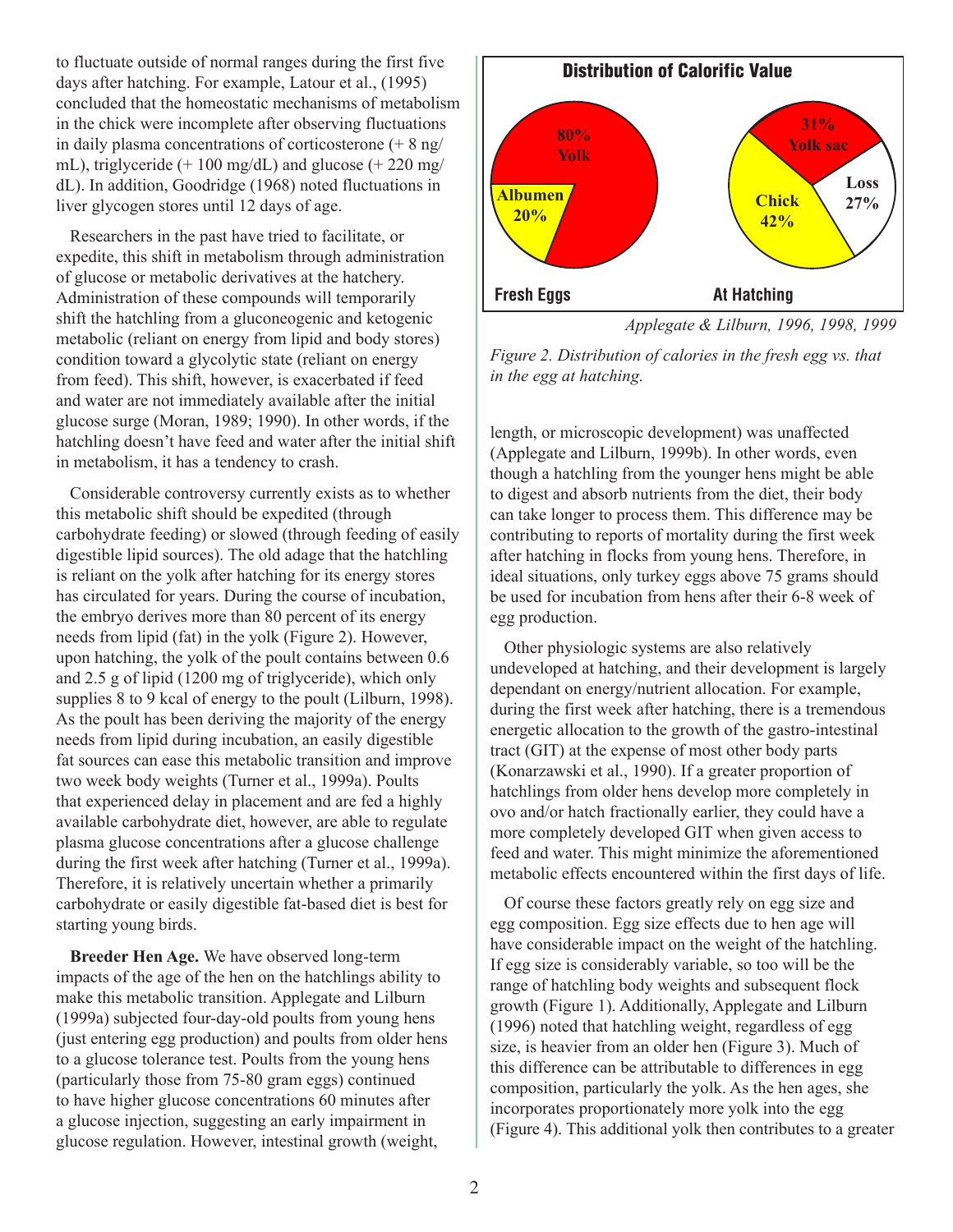

*Romanoff (1967)*

*Figure 3. Effect of turkey breeder hen age on poult body weight across egg weight classes (Applegate and Lilburn, 1996).*





*Figure 4. Relative distribution of yolk and albumen in the egg as a turkey hen ages (Applegate and Lilburn, 1996, 1998, 1999).*

energy reserve which drives differences in body weights during the final week of incubation (Figure 3). If flocks of different ages are incubated together, there may be a tendency for greater variability in body weights at hatching that may influence uniformity later in life (Figure 1).

**Diet Composition.** Diet composition can also have a profound effect on how the hatchling transcends to its new metabolic state. For example, when Turner et al., (1999a) fed diets containing a high proportion of energy from either corn (carbohydrate) or animal-vegetable fat they noted that 30 to 50 percent of poults fed the carbohydratebased diet had plasma glucose concentrations above

500 mg/dL at 2 days after feeding (which is over twice the normal concentration). Traditional perception by the industry has also held that fat supplementation should be minimized for starting hatchlings. From a digestibility standpoint, research with feeding of animal fats and A/V fat blends has demonstrated that young hatchlings do not digest saturated fatty acids efficiently (Turner et al., 1999b; 27 to 53 percent from 3 to 11 days of age). However, the unsaturated fatty acids were highly digestible, 80 to 85 percent, during this same time period (Turner et al., 1999b). These reports suggest that supplemental fat sources (especially a source containing an appreciable amount of unsaturated fatty acids such as corn, soy, or other vegetable oil) may ease the metabolic shift after hatching. Caution should be used, however, as unsaturated fats typically are easily oxidized, rendering the fat rancid.

In addition, Adolph and Kao (1934) reported that soybean meal, which contains a high proportion of nonstarch polysaccharides, is very poorly digested. Therefore, prestarter or starter diets containing a high proportion of soybean meal may not provide the amount of calculated energy and may suppress early growth. In the case of the turkey poult, the initial diet should contain less than 40 percent crude protein to minimize dietary inclusion of soybean meal. Typically formulation will need to include approximately 10 percent of fish and/or meat and bone meal.

**Time of Placement.** Holding time prior to placement can also have prolonged effects on the status or quality of hatchlings. For example, when Turner et al., (1999a) withheld feed and water for 48 hours, poults continued to have higher plasma glucose concentrations than those that were fed immediately after hatching. This failure of poults that had been held longer was noted four days after feeding had commenced, but not seven days after feeding. Holding time can have prolonged effects on overall growth (to 28 d, Corless and Sell, 1999). Part of this reduction in growth may be partly due to prolonged effects on intestinal structure. Delayed access to feed is followed by microvilli clumping (within 24 hours) and delayed jejunal mucosal development and crypt structure up to nine days after hatching (Uni et al., 1998).

Other factors, such as short-term exposure to low temperatures (21 C; Donaldson and Christensen, 1991) or excessive carbon dioxide (0.4% or greater; Donaldson et al., 1995) can also bring about fluctuations in plasma glucose concentrations and alter the ability of the hatchling to make its metabolic shift. Similarly, other factors including maternal health status, maternal antigen transfer, hatching time, and dehydration can greatly impact the long-term growth and health of the hatching flock (Rajcic-Spasojevic, 1998).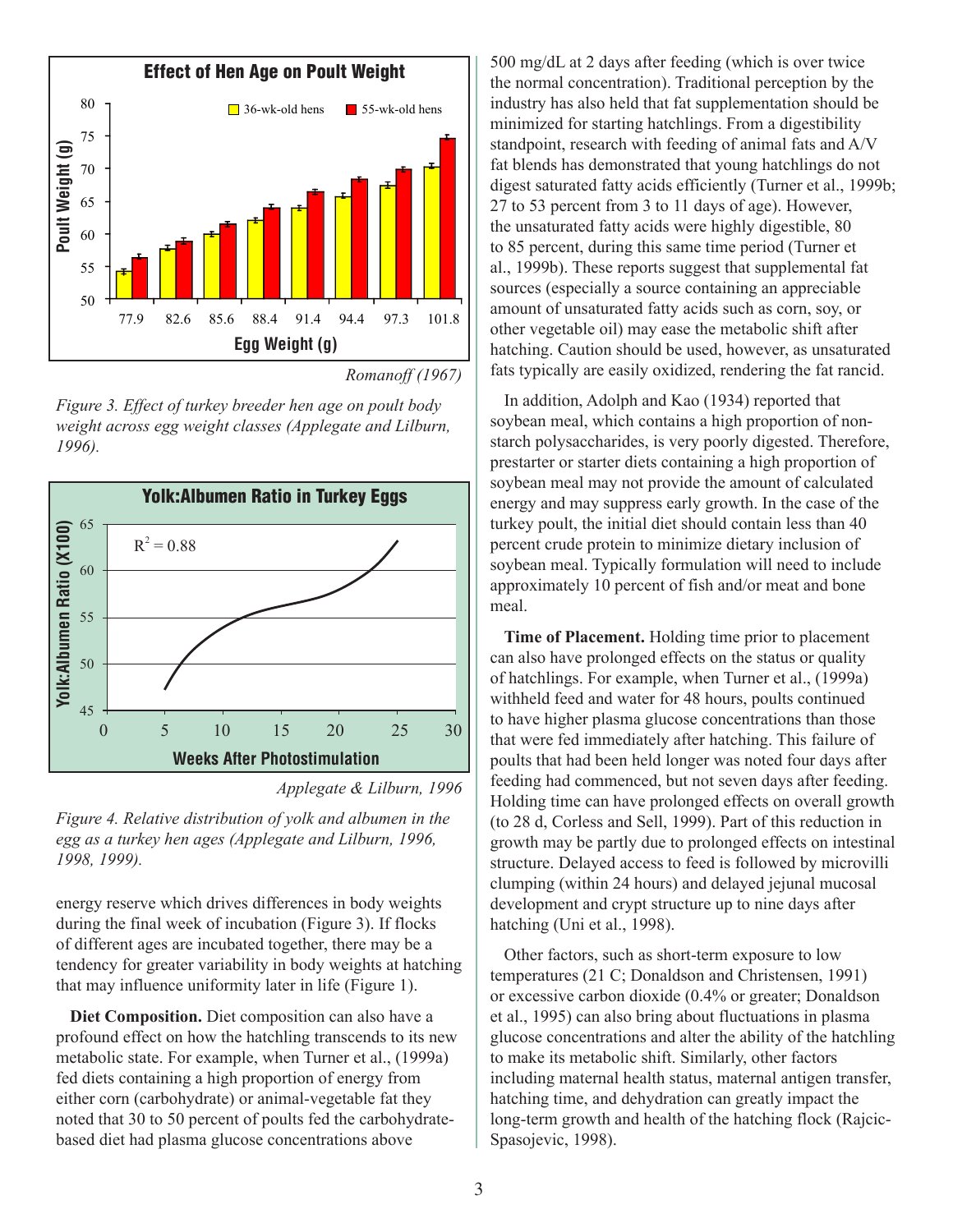Hatcheries often will supply up to an additional four percent of hatchlings to growers to compensate for early mortality, especially if they were from a young flock or if the initial egg size was particularly small. If we were able to better assess why this mortality occurs, this margin could be greatly reduced, thereby passing savings from the breeder to the hatchery and along to the grower. In addition, most companies typically do not have a measure of hatchling morbidity and have no idea of what impact it is having over the life of the flock.

### How Do I Categorize Hatchling Quality?

A hatchling quality assessment form is attached that was very kindly provided by Drs. A. Rahn and R.M. Fulton from Michigan State University (2001). This form is an example of factors that may be considered upon placement. Each company's situation can vary and the form should be optimized accordingly.

### What Are Some of the Benefits of Categorizing Hatchling Quality at Placement?

*Producer* – knowledge of the type of flock

- *Field Service person* knowledge of what type of flock has been placed – no more excuses for poor performance if a good flock was received
- *Live Production Management* index and record of what product (hatchlings) quality is from your suppliers
- *Hatchery Management*  quantification of hatchery problems for trouble-shooting
- *Breeder Management* tracking of maternal influences (antigen transfer, nutritional status, etc.)

#### **Summary**

Does a poor-quality hatchling necessarily mean you'll have poor growth, morbidity, and mortality? Quite simply NO. For example, Applegate & Lilburn (1999) reported that when hatchlings from young vs. older hens from the same commercial flock were reared in the same environment, that growth was not significantly different through three weeks of age. The old adage that hen age has long lasting effects on hatchling growth was not the case in this instance. As such, hatchlings from both hen ages were probably placed into an ideal environment. If you are aware of potential issues or conditions upon placement, you should be able to implement strategies to try to prevent or minimize them from adversely affecting the long-term growth and health of the flock.

Basic management strategies in the brooder house are critical. Dr. Vern Christensen (1999) gave a wonderful summary of these strategies, as follows: buildings and equipment should be ready 24 hours prior to hatchling arrival; optimize temperatures of air and litter so hatchling activity is encouraged-not discouraged; optimize light intensity so the birds can find food and water; ensure enough fresh air and prevent  $CO<sub>2</sub>$  build-up, minimize human distractions after placement; don't overload brooder rings; and provide enough fresh water and feed at optimal locations.

| <b>Basic Management Strategies</b>                                                           |                                                                            |  |  |  |
|----------------------------------------------------------------------------------------------|----------------------------------------------------------------------------|--|--|--|
| Buildings & equipment ready 24 hr in<br>advance                                              | Minimize human distractions after placement                                |  |  |  |
| Optimize temp. of air $&$ litter                                                             | Don't overload brooder rings                                               |  |  |  |
| Optimize light intensity (23 hr. & 100 lux for<br>poults; 30-40 lux for chicks at placement) | Provide enough fresh H <sub>2</sub> 0 & feed $\omega$ optimal<br>locations |  |  |  |
| Fresh air – prevent $CO2$ build-up                                                           |                                                                            |  |  |  |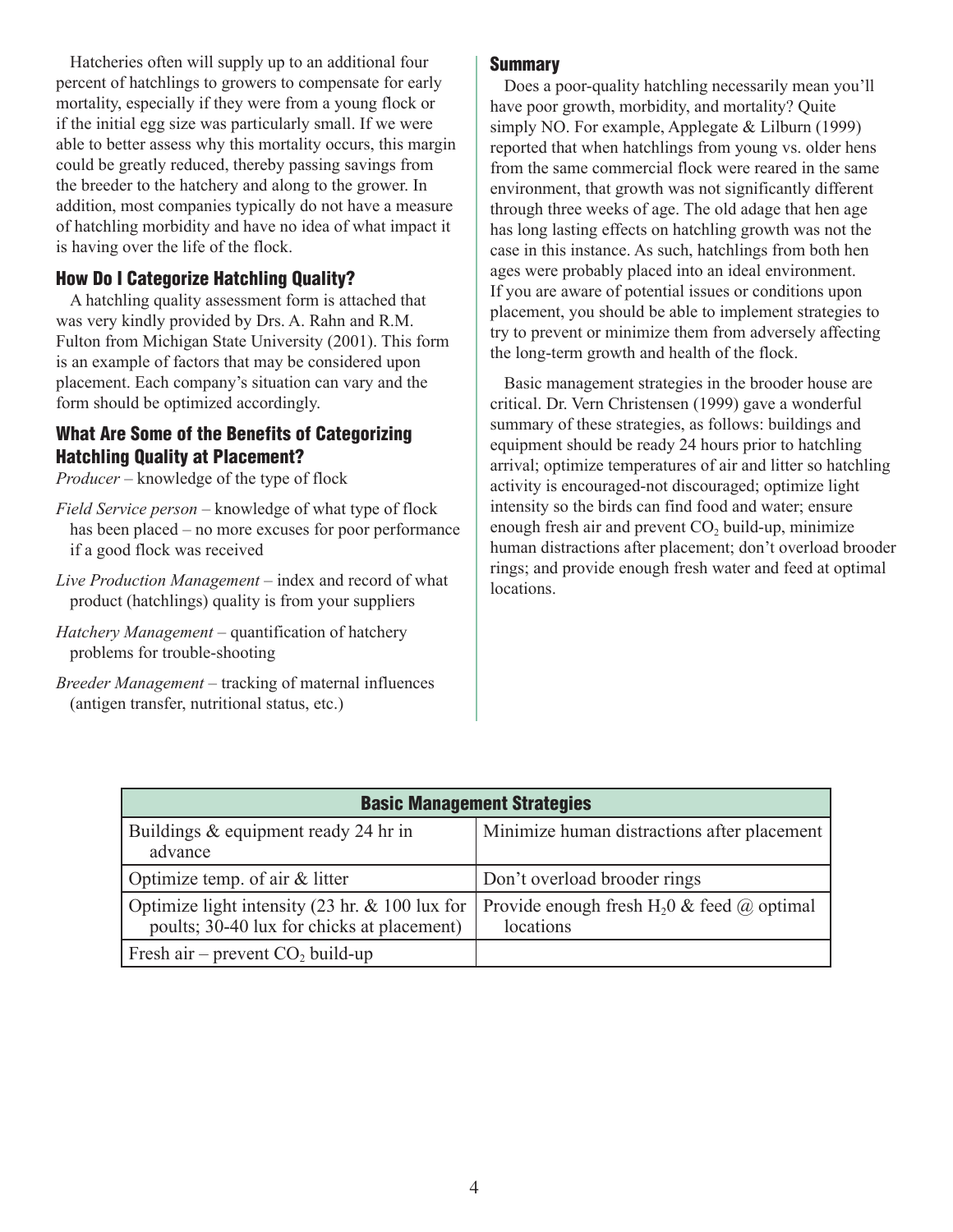# **Hatchling Quality Assessment Form Date Lines Assessment Form Date Lines Assessment Form Date Lines Assessment Form Date Lines Assessment Review Assessment Review Assessment Review Assessment Review Assessment Review Asses**

The assessments itemized below should be performed on hatchlings at placement before they have received any water or feed. The focus is on documenting defects and estimating their frequency. Hatchlings not selected for sampling **should be placed** before these assessments are performed!

|                               |                                                                               | Weeks-in-lay: ___________________________Sex: __________________________________House: _______________________<br>No. Delivered: ________________________________DOA count: _______________________Sample count: _______________ |  |     |                          |  |
|-------------------------------|-------------------------------------------------------------------------------|----------------------------------------------------------------------------------------------------------------------------------------------------------------------------------------------------------------------------------|--|-----|--------------------------|--|
|                               |                                                                               |                                                                                                                                                                                                                                  |  |     |                          |  |
|                               | Hatchery Services: beak trimmed _______ toe trimmed _______ desnooded _______ |                                                                                                                                                                                                                                  |  |     |                          |  |
|                               | <b>External Appearance Factors:</b> hash tally #/100                          |                                                                                                                                                                                                                                  |  | Wtd |                          |  |
| 1. Unthrifty and listless     |                                                                               |                                                                                                                                                                                                                                  |  | (9) | <b>Body weights:</b>     |  |
| 2. Dehydrated                 |                                                                               |                                                                                                                                                                                                                                  |  | (8) |                          |  |
| 3. Freaks (genetic anomalies) |                                                                               |                                                                                                                                                                                                                                  |  | (3) | Average                  |  |
| 4. Puffy eyes                 |                                                                               | $\begin{array}{cccc}\n \overbrace{\hspace{1.5cm}} & (3) & \end{array}$                                                                                                                                                           |  |     | Range (min-max)          |  |
| 5. Dark blue color (cyanosis) |                                                                               |                                                                                                                                                                                                                                  |  | (7) |                          |  |
| 6. Navel:                     | infected                                                                      |                                                                                                                                                                                                                                  |  | (7) | Uniformity + 10%         |  |
|                               | scabbed                                                                       |                                                                                                                                                                                                                                  |  | (3) |                          |  |
|                               | strings                                                                       |                                                                                                                                                                                                                                  |  | (2) | Injured during placement |  |
| 7. Pasted vents               |                                                                               |                                                                                                                                                                                                                                  |  | (4) |                          |  |
| 8. Bad legs                   |                                                                               |                                                                                                                                                                                                                                  |  | (6) |                          |  |
| 9. Improperly:                | beak trimmed                                                                  |                                                                                                                                                                                                                                  |  | (6) |                          |  |
|                               | toe trimmed                                                                   |                                                                                                                                                                                                                                  |  | (5) |                          |  |
|                               | desnooded                                                                     |                                                                                                                                                                                                                                  |  | (2) |                          |  |
| 10. Injured at hatchery       |                                                                               |                                                                                                                                                                                                                                  |  | (6) |                          |  |
|                               | <b>Weighted Defects Sum</b>                                                   |                                                                                                                                                                                                                                  |  |     |                          |  |

**Purdue Extension** Knowledge to Go 1-888-EXT-INFO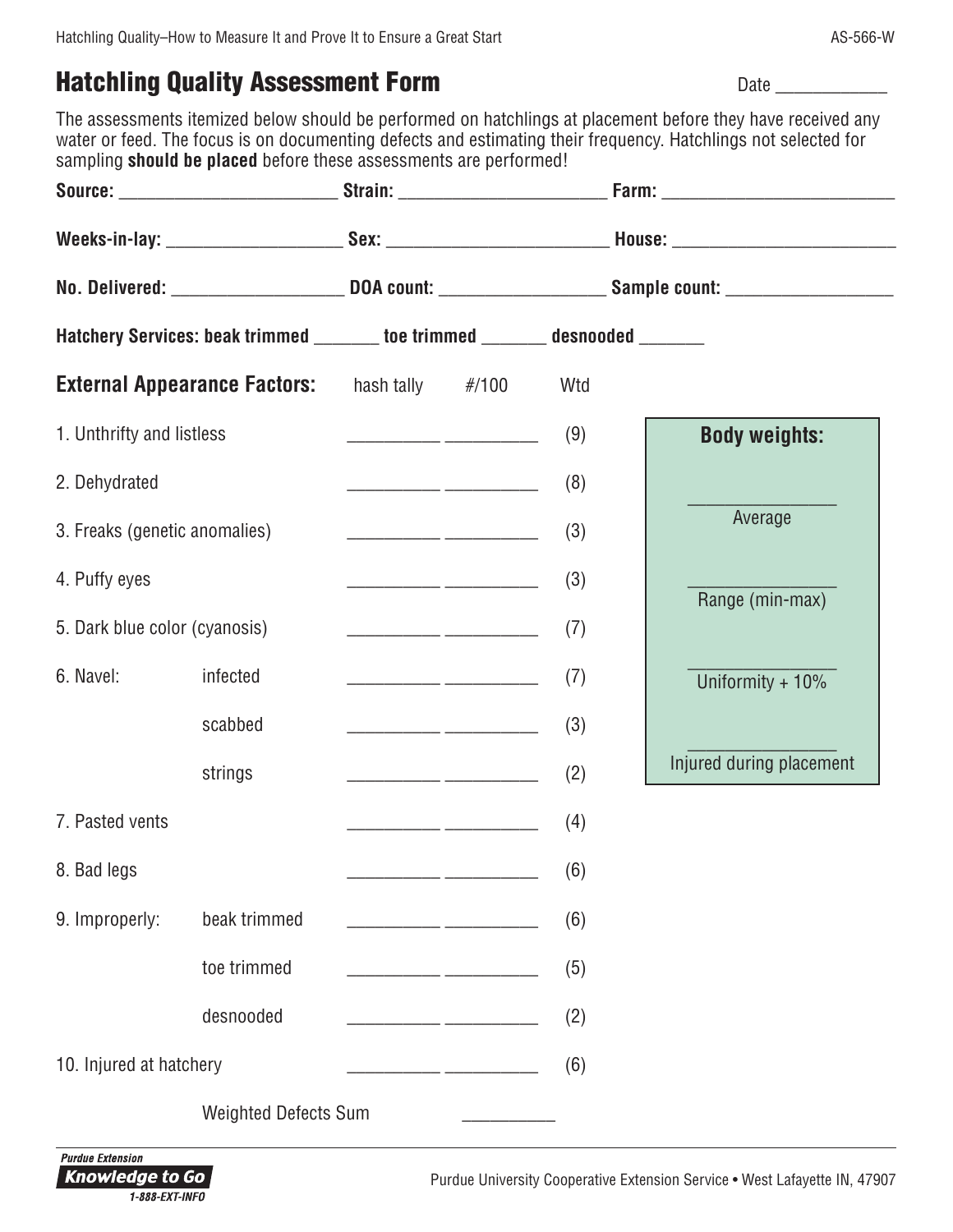Brief sample collection instructions and space to record the results of the laboratory analyses needed to adequately assess poult quality are on the next page. Blood samples for the serological assay should be taken before the postmortem examinations are performed and swabs for bacterial culturing should be taken after the examinations are performed.

|               | <b>Postmortem Examinations:</b> | <b>DOA's Sacrificed</b>                                                                                              |
|---------------|---------------------------------|----------------------------------------------------------------------------------------------------------------------|
| Sinuses:      | puffy                           |                                                                                                                      |
| Turbinates:   | reddened                        |                                                                                                                      |
| Trachea:      | collapsed                       |                                                                                                                      |
|               | hemorrhagic                     |                                                                                                                      |
| Heart:        | enlarged                        | <u> 1989 - Johann John Harry Harry Harry Harry Harry Harry Harry Harry Harry Harry Harry Harry Harry Harry Harry</u> |
|               | flabby                          |                                                                                                                      |
|               | peri fluid                      |                                                                                                                      |
|               | hemorrhagic                     |                                                                                                                      |
| Liver:        | swollen                         |                                                                                                                      |
|               | mottled                         |                                                                                                                      |
| Gallbladder:  | distended                       |                                                                                                                      |
| Lungs:        | reddened                        |                                                                                                                      |
|               | granulomas                      |                                                                                                                      |
| Air sacs:     | foamy exudates                  |                                                                                                                      |
| Yolk sacs:    | watery                          |                                                                                                                      |
|               | small                           |                                                                                                                      |
| Intestines:   | hemorrhagic                     |                                                                                                                      |
| <b>Bursa:</b> | inflamed                        |                                                                                                                      |
|               | atrophied                       |                                                                                                                      |
| Kidneys:      | pale                            |                                                                                                                      |
| Hocks:        | reddened                        |                                                                                                                      |
|               | swollen                         |                                                                                                                      |
| Navel:        | infected                        |                                                                                                                      |
|               | fluid                           |                                                                                                                      |
|               | <b>Defects</b>                  | <b>Sum</b>                                                                                                           |

Purdue University Cooperative Extension Service • West Lafayette IN, 47907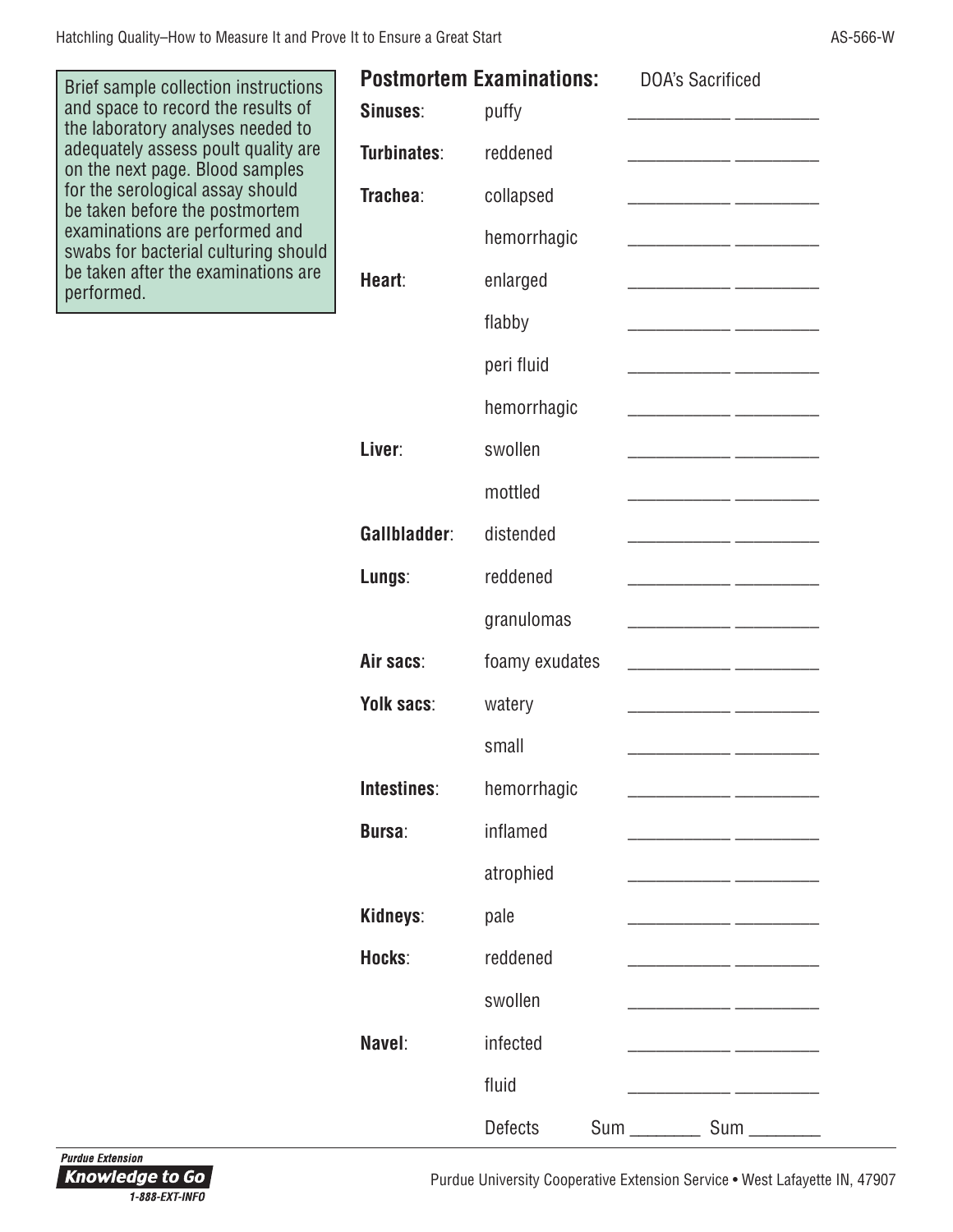### **Laboratory sample collection instructions**

**Blood samples** from a minimum of 6 to a maximum of 10 hatchlings need to be obtained by euthanizing , decapitating and then placing their neck into a test tube. Collect one to two ml of blood from each hatchling into separate tubes.

- **Swab sample set 1\*** from a minimum of 3 to a maximum of 5 hatchlings for Salmonella culturing need to be taken from the yolk sacs or cloaca. Use one culturette per hatchling and swab observed yolk sac defects swabbed first.
- **Swab sample set 2\*** from a minimum of 2 to a maximum of 3 hatchlings for Mycoplasma culturing need to be taken from the cleft palate, sinuses, trachea, or infected air sacs of hatchlings with airsacculitis. Swab in all sites using one culturette per hatchling.
- **Swab sample set 3\*** from a minimum of 3 to a maximum of 5 hatchlings for Staphylococci culturing need to be taken from the eyes and/or swollen hocks; swab hatchlings, using one culturette per bird, with observed symptoms swabbed first.

The collection of samples with the swab sample sets labeled (i.e. set 1, 2 and 3) should be forwarded immediately to your laboratory of choice!

**\*** Culturette use: Read label instructions. Make appropriate swabs. With the ampule at the top, release culture support media by crushing ampule and squeezing liquid into the cotton end of the culturette. Promptly refrigerate and submit to laboratory.

## **Hatchling injection documentation**

Hatchlings injected with: \_\_\_\_\_\_\_\_\_\_\_\_\_\_\_\_\_\_\_\_\_\_\_\_\_\_\_\_\_\_\_\_\_\_\_\_\_\_\_\_\_\_\_\_\_\_\_\_\_\_\_\_\_\_\_\_\_\_\_\_\_\_\_\_\_\_\_\_\_

## **Laboratory results recording**

### **Serological assay:**

| Mycoplasma gallisepticum (MG): | sampled<br>positives out of |
|--------------------------------|-----------------------------|
| Mycoplasma meleagridis (MM):   | sampled<br>positives out of |
| Mycoplasma synoviae (MS):      | sampled<br>positives out of |
| Reovirus:                      | positives out of<br>sampled |

### **Bacterial cultures:**

| Salmonella:                                           | positives out of _____ sampled |  |
|-------------------------------------------------------|--------------------------------|--|
| Mycoplasma:                                           | positives out of _____ sampled |  |
| Staphylococci: _<br>>100 cfu's out of<br>$\_$ sampled |                                |  |
|                                                       | $>500$ cfu's                   |  |

Contact Person: example and the set of the set of the Phone:  $\blacksquare$ 

**(Hatchling Quality Assessment Form kindly provided by A. Rahn, Department of Animal Science; and R.M. Fulton, Animal Health Diagnostic Lab; Michigan State University**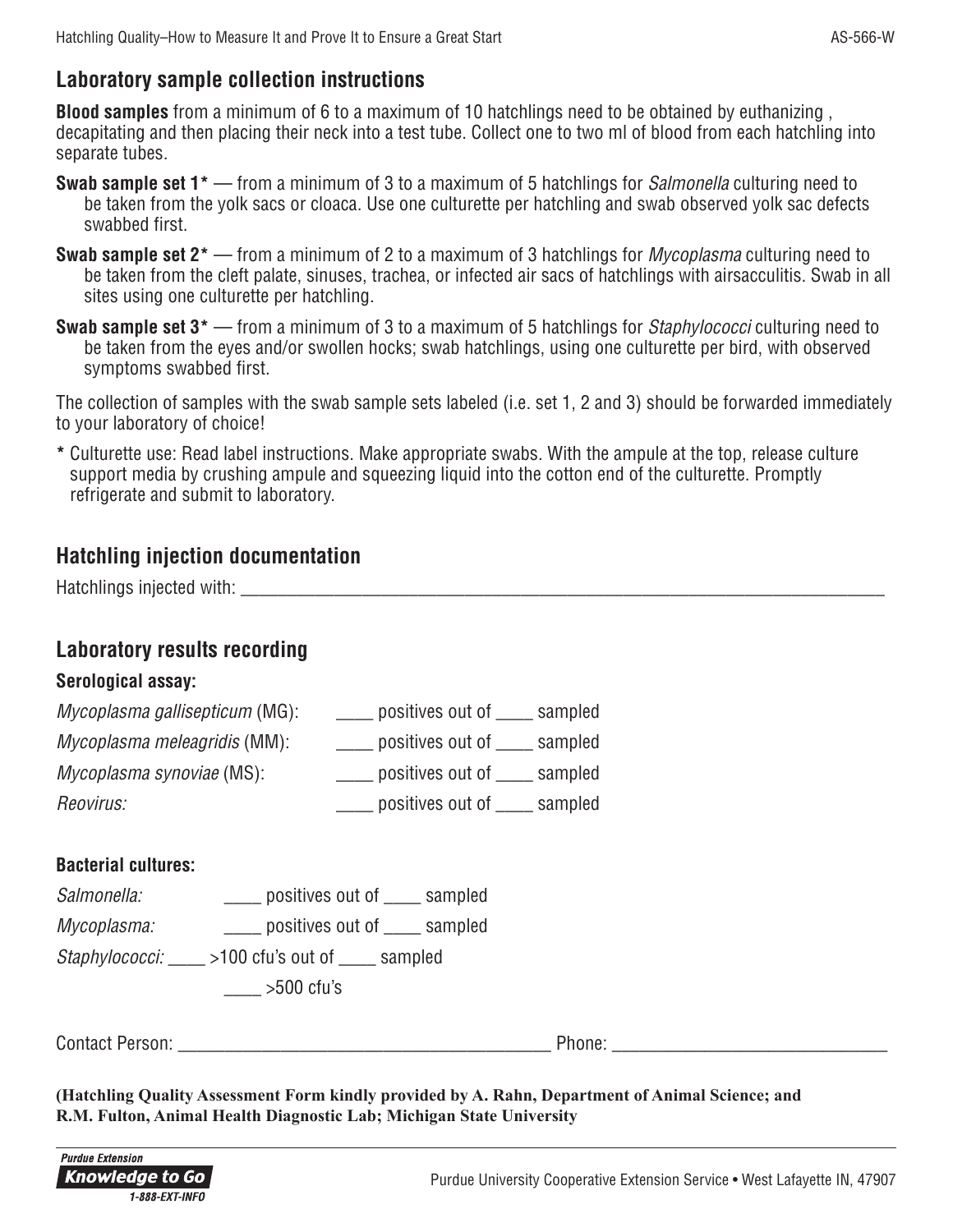#### References:

Adolph, W.a., and H.C. Kao, 1934. The biological availability of soybean carbohydrate. *J. Nutr.* 7:395-406.

Applegate, T.J., and M.S. Lilburn, 1999a. Effect of turkey *(Meleagridis gallopavo)* breeder hen age and egg size on poult development. 1. Intestinal growth and glucose tolerance of the turkey poult. *Comp. Biochem. Physiol. B* 124:371-380.

Applegate, T.J., J.J. Dibner, M.L. Kitchell, Z. Uni, and M.S. Lilburn, 1999b. Effect of turkey *(Meleagridis gallopavo)* breeder hen age and egg size on poult development. 2. Intestinal villus growth, enterocyte migration and proliferation of the turkey poult. *Comp. Biochem. Physiol. B* 124:381-389.

Christensen, V.L., 1999. Starting challenged poults. Proc. Midwest Poultry Fed.

Corless, A.B., and J.L. Sell, 1999. The effects of delayed access to feed and water on the physical and functional development of the digestive system of young turkeys. *Poultry Sci.* 78:1158-1169.

Donaldson, W.E., and V.L. Christensen, 1991. Dietary carbohydrate level and glucose metabolism in turkey poults. *Comp. Biochem. Physiol.* 98:347-350.

Donaldson, W.E., V.L. Christensen, and J.D. Garlich, 1995. Exposure to excessive carbon dioxide: a risk factor for early poult mortality. *J. Appl. Poultry Res.* 4:249-253.

Donaldson, W.E., and G.I. Liou, 1976. Lipogenic enzymes: parallel responses in liver glucose consumption by newly hatched chicks. *Nutr. Rep. Intl.* 13:471-476.

Freeman, B.M., and M.A. Vince, 1974. *Development of the Avian Embryo.* Chapman and Hall, London, UK.

Goodridge, A.G., 1968. Conversion of [U-14C] glucose into carbon dioxide, glycogen, cholesterol and fatty acids in liver slices from embryonic and growing chicks. *Biochem. J.* 108:655-661.

Konarzewski, M., C. Lilja, J. Kozlowski, and B. Lewonczuk, 1990. On the optimal growth of the alimentary tract in avian postembryonic development. *J. Zool.* 222:89-101.

Latour, M.A., E.D. Peebles, C.R. Boyle, J.D. Brake, and T.F. Kellogg, 1995. Changes in serum lipid, lipoprotein and corticosterone concentrations during neonatal chick development. *Biol. Neonate* 67:381-386.

Lilburn, M.S., 1998. Practical aspects of early nutrition for poultry. *J. Appl. Poultry Res.* 7:420-424.

Moran, E.T., Jr., and B.S. Reinhart, 1980. Poult yolk sac amount and composition upon placement: Effect of breeder age, egg weight, sex and subsequent change with feeding and fasting. *Poultry Sci.* 59:1521-1528.

Moran, E.T., Jr., 1989. Effects of posthatch glucose on poults fed and fasted during yolk sac depletion. *Poultry Sci.* 68:1141-1147.

Moran, E.T., 1990. Effects of egg weight, glucose administration at hatch, and delayed access to feed and water on the poult at 2 weeks of age. *Poultry Sci.* 59:1521- 1528.

Noble, R. C., and M. Cocchi, 1990. Lipid metabolism and the neonatal chicken. Prog. *Lipid Res.* 29:107-140.

Phelps, P.V., F.W. Edens, and R.P. Gildersleeve, 1987. The posthatch physiology of the turkey poult. I. Growth and development. *Comp. Biochem. Physiol.* 87A:739-743.

Rahn, A., and R.M. Fulton, 2001. Poult Quality Assessment Form. Michigan State Univ.

Romanoff, A.L., 1960. *The Avian Embryo. Structural and Functional Development.* MacMillan Co., New York, NY.

Roseborough, R.W., E. Geis, K. Henderson, and L.T. Frobish, 1979. Control of glycogen metabolism in the developing turkey poult. *Growth* 43:188-201.

Rajcic-Spasojevic, G., 1998. Sub-optimal performance of a turkey hatchery: causes and consequences. *Proc. Midwest Poultry Fed.*

Turner, K.A., T.J. Applegate, and M.S. Lilburn, 1999a. Effects of feeding high carbohydrate or high fat diets. 1. Growth and metabolic status of the posthatch poult following immediate or delayed access to feed. *Poultry Sci.* 78:1573-1580.

Turner, K.A., T.J. Applegate, and M.S. Lilburn, 1999b. Effects of feeding high carbohydrate or high fat diets. 2. Apparent digestibility and apparent metabolizable energy of the posthatch poult. *Poultry Sci.* 78:1581-1587.

Uni, Z., S. Ganot, and D. Sklan, 1998. Posthatch development of mucosal function in the broiler small intestine. *Poultry Sci.* 77:75-82.